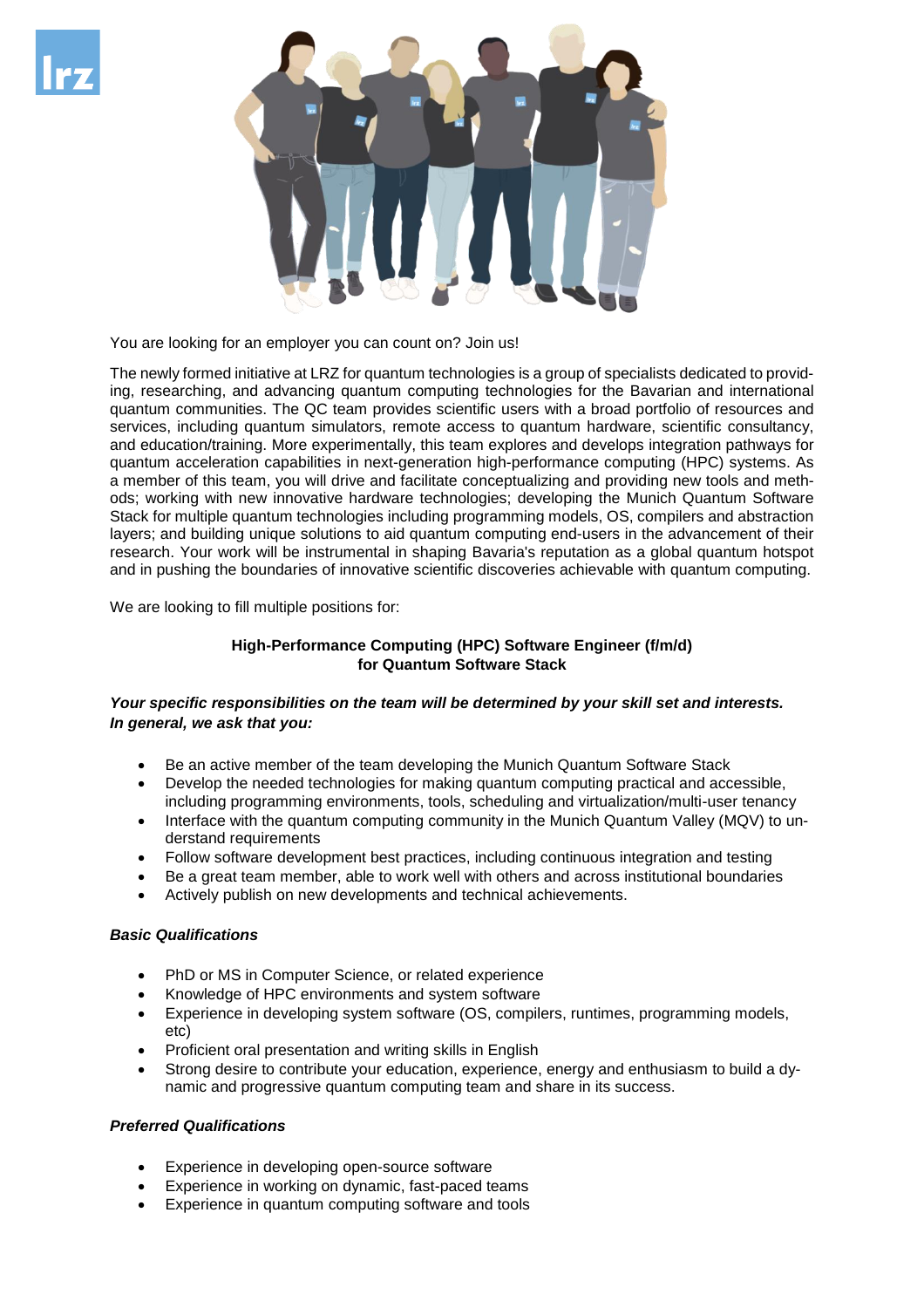- Experience with quantum computing simulators on HPC systems
- Proficiency with the German language, or intent to gain proficiency

| Area                                      | <b>Quantum Computing</b>                                                                                                                                                                                                                  |
|-------------------------------------------|-------------------------------------------------------------------------------------------------------------------------------------------------------------------------------------------------------------------------------------------|
| <b>Working time</b>                       | Fulltime (40,1 Std)<br>Flexible working model with electronic time recording                                                                                                                                                              |
| Term of the contract                      | Initially limited until 31.12.2024 with extension pending                                                                                                                                                                                 |
| <b>Remuneration</b>                       | <b>E13, see Entgelttabelle TV-L</b>                                                                                                                                                                                                       |
| Annual leave / com-<br>pensatory time off | 30 days<br>$(24.12. + 31.12.$ additionally day off)<br>Overtime is compensated by additional time off                                                                                                                                     |
| <b>Further trainings</b>                  | Individual support for in-service training and further education                                                                                                                                                                          |
| <b>Benefits</b>                           | e.g. home office option, public transport discount (job ticket),<br>bus and subway (U6) on the doorstep,<br>free parking, pension plan of the Versorgungsanstalt des<br>Bundes und der Länder (VBL), state-of-the-art work equip-<br>ment |

#### *What can you find with us?*

- Ample room for contributing and implementing your own ideas
- A smart, highly educated and motivated team to lead and an opportunity to facilitate their development and success
- An organization that greatly values your contribution to our common success
- Ability to pursue a PhD if not already acquired
- Strong connection with academia and opportunities to mentor/teach if interested

Are you looking for a varied and challenging job in a dynamic, cooperative and innovative working environment? Then the LRZ is the right place for you!

Exciting tasks in the service of research, a collegial, appreciative working environment, an international, stimulating, diverse corporate climate; flexible working for an optimal work-life balance and a lot of creative freedom: That is the standard at our company.

In addition, we offer all the benefits of public service in our data center, which is equipped with the latest components. We also offer all the benefits of public service.

We actively promote diversity and welcome applications from talented individuals, regardless of cultural background, nationality, ethnicity, gender and sexual identity, physical abilities, religion and age. We give priority to applications from people with disabilities who are equally qualified (SGB IX).

#### *The LRZ in a nutshell:*

Since 1962, Bavarian universities and research institutions have relied on the IT expertise of the Leibniz Computing Center of the Bavarian Academy of Sciences. When it comes to the digitization of science, we are traditionally ahead of the game.

**You can count on us! We also with you?**